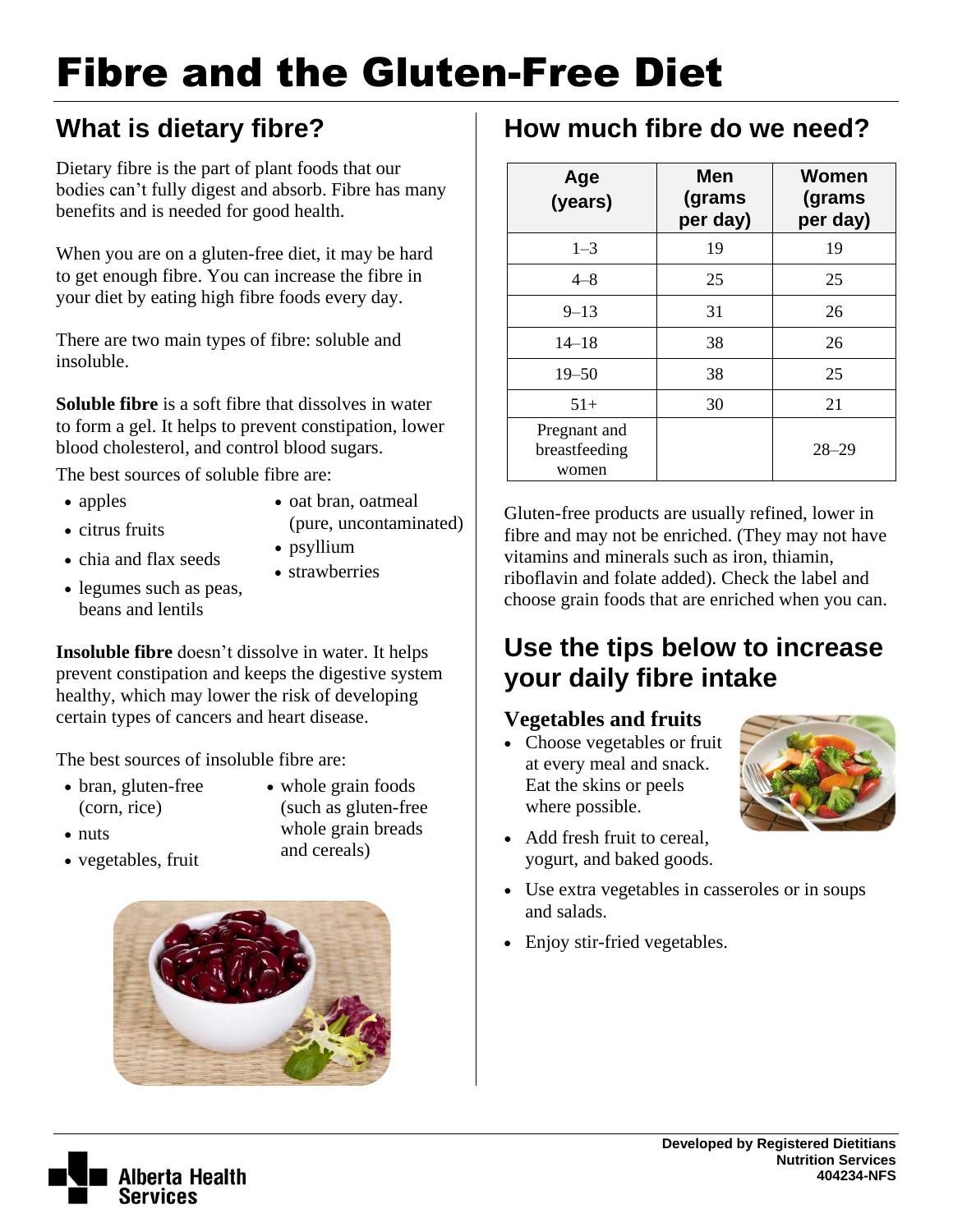#### **Grain foods**

- Eat whole grain gluten-free breads, cereals, crackers, pasta, and brown rice.
- Choose higher fibre gluten-free cereals.
- Add 1 to 2 Tbsp (15 to 30 mL) of gluten-free high fibre cereal, psyllium, or ground flax seed, to yogurt, applesauce, puddings, salads, soups, casseroles, or ground meat products.
- Use higher fibre, whole grain gluten-free flours when cooking or baking at home (see below).

| <b>Flour</b>                       | <b>Grams of fibre</b><br>per 1 cup (250 mL) |  |
|------------------------------------|---------------------------------------------|--|
| almond flour                       | 8                                           |  |
| amaranth                           | 16                                          |  |
| brown rice                         | 8                                           |  |
| bean (black or white)              | 16                                          |  |
| buckwheat                          | 9                                           |  |
| chickpea                           | 11                                          |  |
| coconut flour                      | 41                                          |  |
| cornmeal                           | 8                                           |  |
| millet                             | 4                                           |  |
| nut flour (peanut)                 | 10                                          |  |
| oat flour                          | 8                                           |  |
| oat bran (pure,<br>uncontaminated) | 11                                          |  |
| rice bran                          | 26                                          |  |
| sorghum                            | 8                                           |  |
| teff                               | 8                                           |  |

#### **Protein foods**



• Eat legumes such as peas, beans, and lentils often.

• Add kidney beans, chickpeas, and lentils to soups, casseroles, salads, and spaghetti sauce.

• Include small amounts of nuts, nut butters, and seeds (chia, flax) at meals and snacks.

# **What if I have constipation?**

Try to get the fibre that you need from food. You can get enough fibre by choosing high or very high fibre foods every day.

- Increase the fibre in your diet slowly to reduce gas and bloating.
- Eat regular meals and snacks to keep food moving through your bowel.
- Drink at least 9 to 12 cups (2.25 to 3 L) of fluid such as water, milk, soup, coffee or tea each day. Fibre holds fluid in the stool, which keeps stools soft.



- Get into a routine and give yourself enough time for bowel movements.
- Keep active. Physical activity helps food digest and keep it moving through the bowel.

#### **What about laxatives?**

Laxatives are pills, liquids, and fibre supplements that can help when you are constipated.

- If you need to use a laxative read the label carefully to make sure that it is gluten-free.
- Follow the directions on the package when you start using a fibre supplement and gradually increase the dose. Drink extra fluids when you take these supplements.
- It is best not to use laxatives regularly as your bowel may start to depend on them to work well. Compared to other laxatives, fibre supplements containing psyllium, inulin, and methylcellulose such as (Metamucil<sup>®</sup> and plain Prodiem<sup>®</sup>) are safer for long term use.
- See your doctor if constipation continues to be a problem, or if you notice a change in your usual bowel pattern.

#### **Caution: For children under 4 years**:

Some foods can cause choking. Foods like hard vegetables can be grated, cut into small pieces, or cooked to make them safe. Don't give foods such as whole nuts or seeds, popcorn, and dried fruit to children under 4 years.